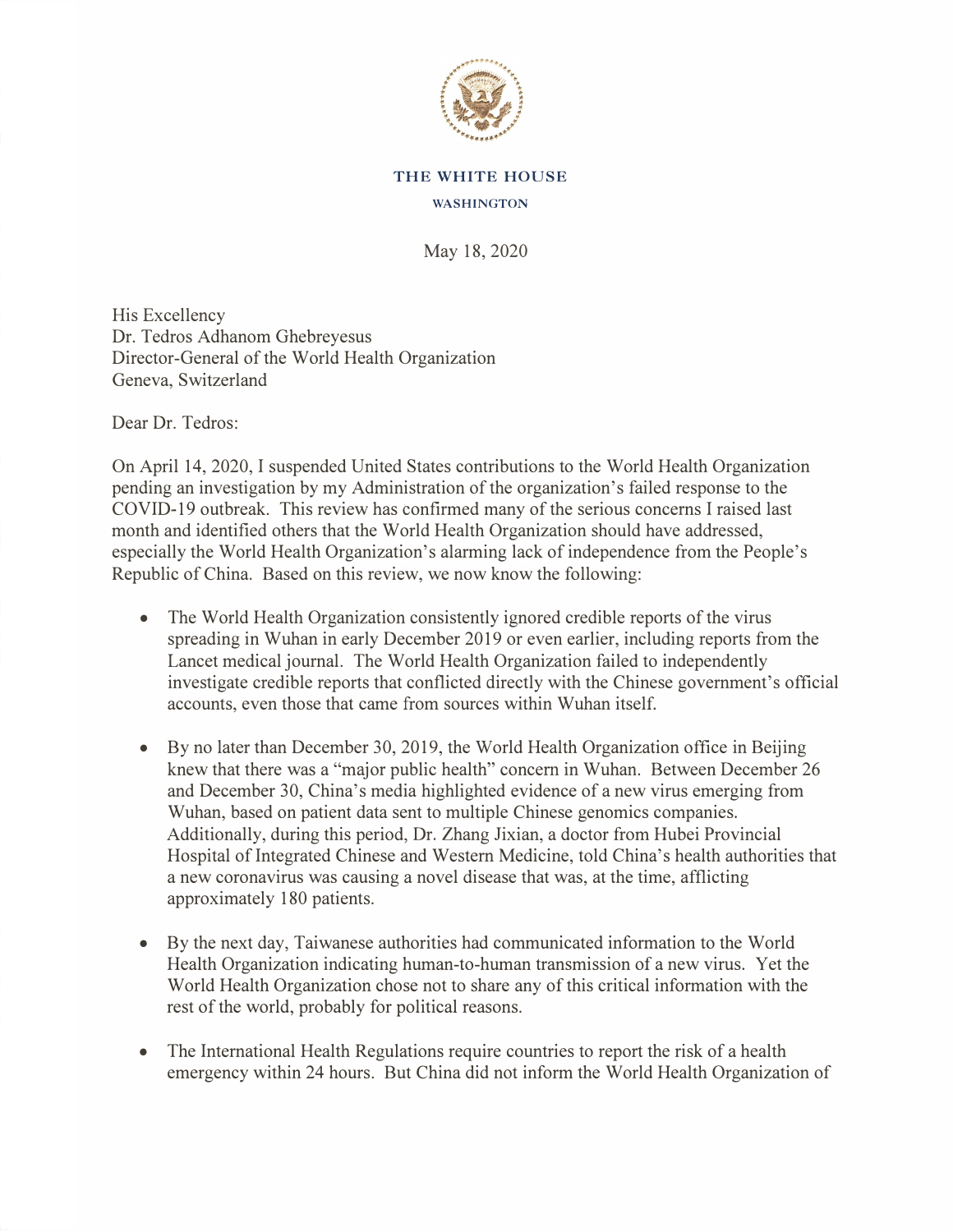Wuhan's several cases of pneumonia, of unknown origin, until December 31, 2019, even though it likely had knowledge of these cases days or weeks earlier.

- According to Dr. Zhang Yongzhen of the Shanghai Public Health Clinic Center, he told Chinese authorities on January 5, 2020, that he had sequenced the genome of the virus. There was no publication of this information until six days later, on January 11, 2020, when Dr. Zhang self-posted it online. The next day, Chinese authorities closed his lab for "rectification." As even the World Health Organization acknowledged, Dr. Zhang's posting was a great act of "transparency." But the World Health Organization has been conspicuously silent both with respect to the closure of Dr. Zhang's lab and his assertion that he had notified Chinese authorities of his breakthrough six days earlier.
- The World Health Organization has repeatedly made claims about the coronavirus that were either grossly inaccurate or misleading.
	- On January 14, 2020, the World Health Organization gratuitously reaffirmed China's now-debunked claim that the coronavirus could not be transmitted between humans, stating: "Preliminary investigations conducted by the Chinese authorities have found no clear evidence of human-to-human transmission of the novel coronavirus (2019-nCov) identified in Wuhan, China." This assertion was in direct conflict with censored reports from Wuhan.
	- On January 21, 2020, President Xi Jinping of China reportedly pressured you not to declare the coronavirus outbreak an emergency. You gave in to this pressure the next day and told the world that the coronavirus did not pose a Public Health Emergency of International Concern. Just over one week later, on January 30, 2020, overwhelming evidence to the contrary forced you to reverse course.
	- On January 28, 2020, after meeting with President Xi in Beijing, you praised the Chinese government for its "transparency" with respect to the coronavirus, announcing that China had set a "new standard for outbreak control" and "bought the world time." You did not mention that China had, by then, silenced or punished several doctors for speaking out about the virus and restricted Chinese institutions from publishing information about it.
- Even after you belatedly declared the outbreak a Public Health Emergency of International Concern on January 30, 2020, you failed to press China for the timely admittance of a World Health Organization team of international medical experts. As a result, this critical team did not arrive in China until two weeks later, on February 16, 2020. And even then, the team was not allowed to visit Wuhan until the final days of their visit. Remarkably, the World Health Organization was silent when China denied the two American members of the team access to Wuhan entirely.
- You also strongly praised China's strict domestic travel restrictions, but were inexplicably against my closing of the United States border, or the ban, with respect to people coming from China. I put the ban in place regardless of your wishes. Your political gamesmanship on this issue was deadly, as other governments, relying on your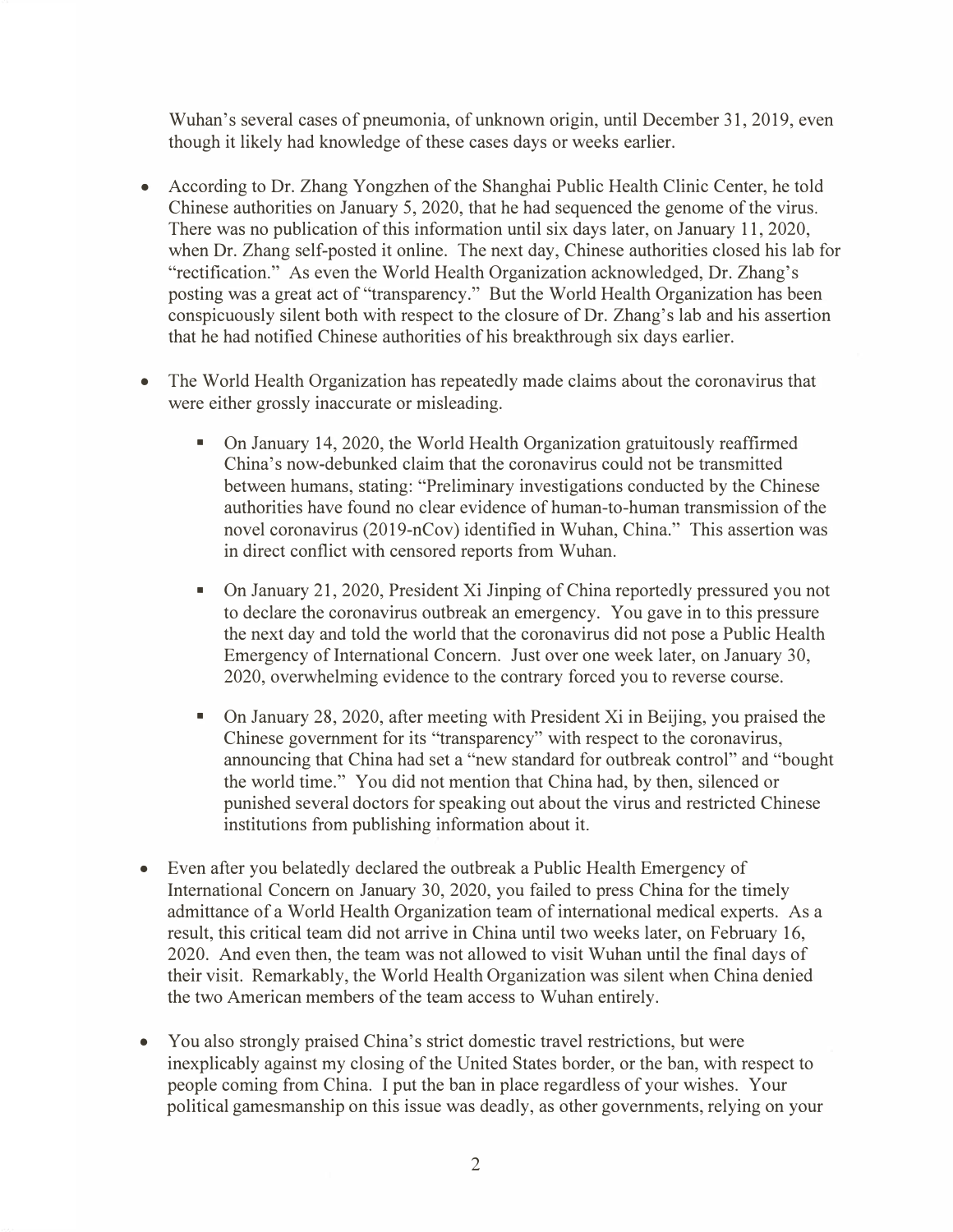comments, delayed imposing life-saving restrictions on travel to and from China. Incredibly, on February 3, 2020, you reinforced your position, opining that because China was doing such a great job protecting the world from the virus, travel restrictions were "causing more harm than good." Yet by then the world knew that, before locking down Wuhan, Chinese authorities had allowed more than five million people to leave the city and that many of these people were bound for international destinations all over the world.

- As of February 3, 2020, China was strongly pressuring countries to lift or forestall travel restrictions. This pressure campaign was bolstered by your incorrect statements on that day telling the world that the spread of the virus outside of China was "minimal and slow" and that "the chances of getting this going to anywhere outside China [were] very low."
- On March 3, 2020, the World Health Organization cited official Chinese data to downplay the very serious risk of asymptomatic spread, telling the world that "COVID-19 does not transmit as efficiently as influenza" and that unlike influenza this disease was not primarily driven by "people who are infected but not yet sick." China's evidence, the World Health Organization told the world, "showed that only one percent of reported cases do not have symptoms, and most of those cases develop symptoms within two days." Many experts, however, citing data from Japan, South Korea, and elsewhere, vigorously questioned these assertions. It is now clear that China's assertions, repeated to the world by the World Health Organization, were wildly inaccurate.
- By the time you finally declared the virus a pandemic on March 11, 2020, it had killed more than 4,000 people and infected more than 100,000 people in at least 114 countries around the world.
- On April 11, 2020, several African Ambassadors wrote to the Chinese Foreign Ministry about the discriminatory treatment of Africans related to the pandemic in Guangzhou and other cities in China. You were aware that Chinese authorities were carrying out a campaign of forced quarantines, evictions, and refusal of services against the nationals of these countries. You have not commented on China's racially discriminatory actions. You have, however, baselessly labeled as racist Taiwan's well-founded complaints about your mishandling of this pandemic.
- Throughout this crisis, the World Health Organization has been curiously insistent on praising China for its alleged "transparency." You have consistently joined in these tributes, notwithstanding that China has been anything but transparent. In early January, for example, China ordered samples of the virus to be destroyed, depriving the world of critical information. Even now, China continues to undermine the International Health Regulations by refusing to share accurate and timely data, viral samples and isolates, and by withholding vital information about the virus and its origins. And, to this day, China continues to deny international access to their scientists and relevant facilities, all while casting blame widely and recklessly and censoring its own experts.